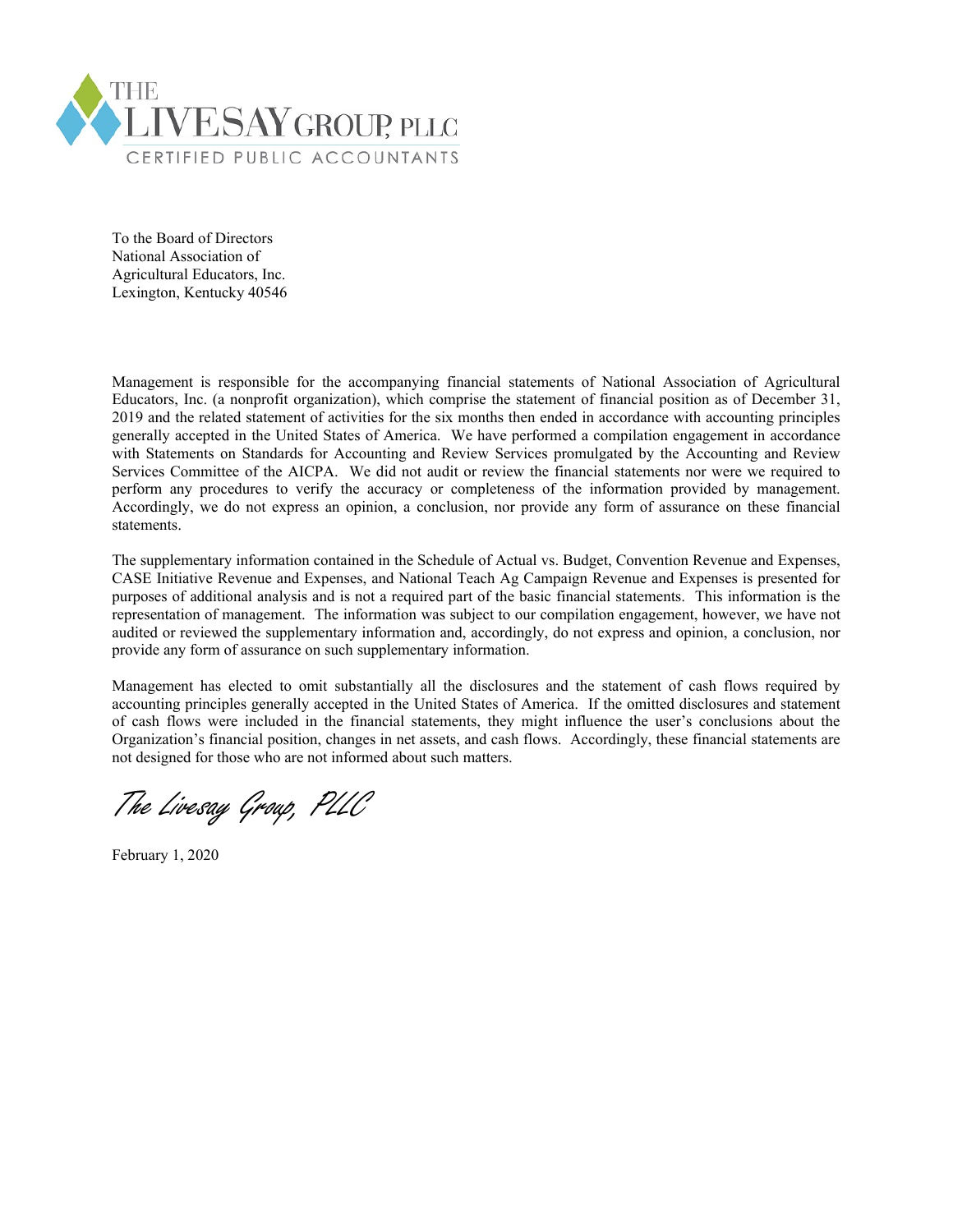# NATIONAL ASSOCIATION OF AGRICULTURAL EDUCATORS, INC. **Statement of Financial Position** December 31, 2019

| <b>ASSETS</b>                            |                 |
|------------------------------------------|-----------------|
| Cash on deposit                          | \$<br>1,181,646 |
| Investments - operating fund             | 817,446         |
| Investments - life membership fund       | 325,532         |
| Accounts receivable                      | 323,923         |
| Inventory                                | 5,000           |
| Prepaid expenses                         | 417             |
| Property and equipment - CASE Initiative | 152             |
| Property and equipment                   | 10,984          |
| Deposit                                  | 4,814           |
| <b>TOTAL ASSETS</b>                      | \$<br>2,669,914 |
| <b>LIABILITIES AND NET ASSETS</b>        |                 |
| <b>LIABILITIES</b>                       |                 |
| Accounts payable                         | \$<br>379,621   |
| Accrued leave payable                    | 40,004          |
| Other current liabilities                | 2,387           |
| <b>TOTAL LIABILITIES</b>                 | 422,012         |
| <b>NET ASSETS</b>                        |                 |
| Unrestricted net assets:                 |                 |
| Current operation                        | 1,245,448       |
| Board designated for special purposes    | 220,715         |
| Temporarily restricted net assets        | (237, 224)      |
| <b>CASE</b> Initiative                   | 1,018,963       |
| <b>TOTAL NET ASSETS</b>                  | 2,247,902       |
| TOTAL LIABILITIES AND NET ASSETS         | \$<br>2,669,914 |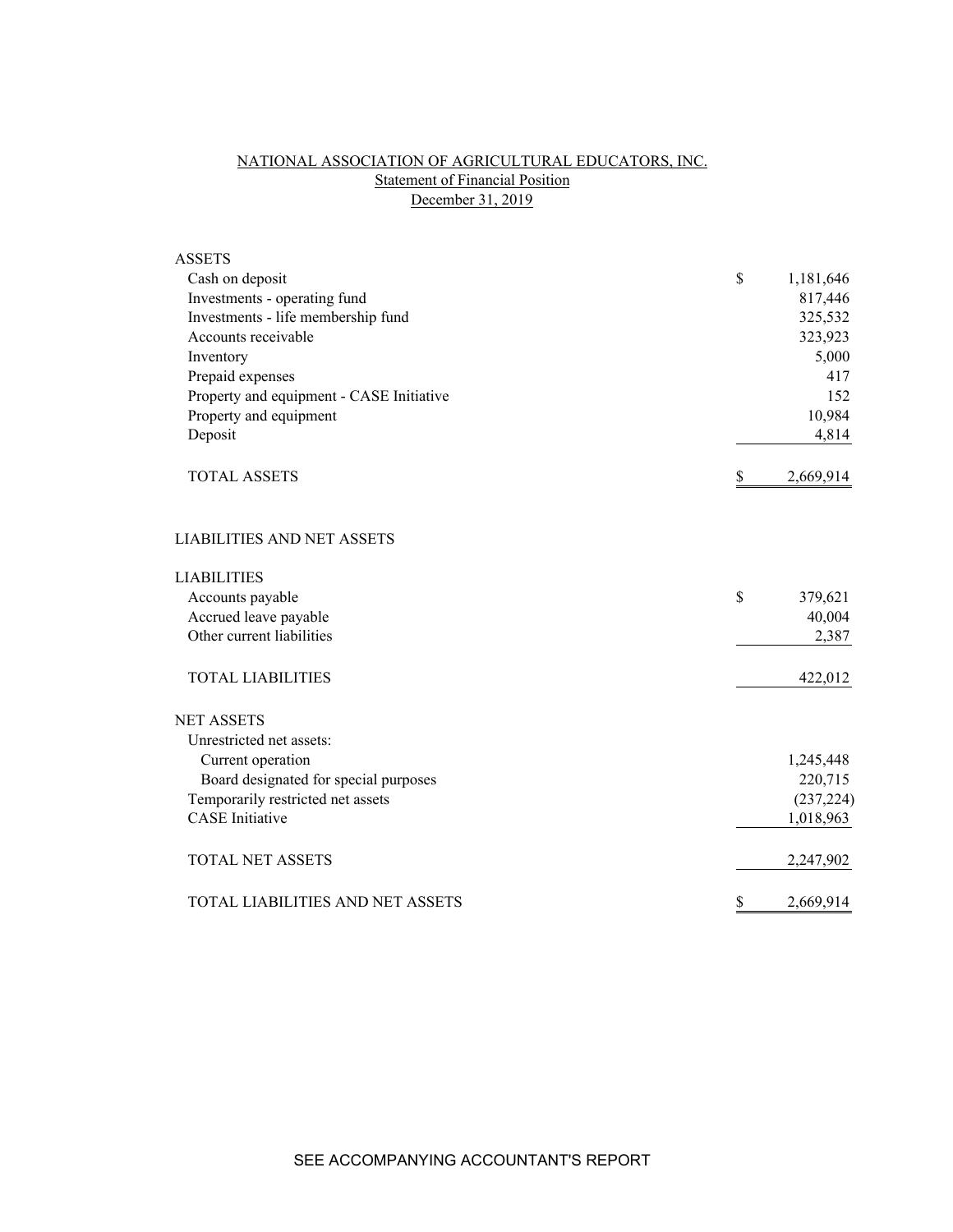## NATIONAL ASSOCIATION OF AGRICULTURAL EDUCATORS, INC. Statement of Activities

# For the Six Months Ended December 31, 2019

|                                          |         | Unrestricted   |    |            |             |                 |    |            |                 |
|------------------------------------------|---------|----------------|----|------------|-------------|-----------------|----|------------|-----------------|
|                                          | Current |                |    | Board      | <b>NTAC</b> |                 |    | CASE       |                 |
|                                          |         | Operations     |    | Designated |             | Initiative      |    | Initiative | Total           |
| Revenue, Gains and Losses                |         |                |    |            |             |                 |    |            |                 |
| Membership dues                          | \$      | 387,000        | \$ | 1,440      | S           |                 | \$ |            | \$<br>388,440   |
| Convention registration                  |         | 137,807        |    |            |             |                 |    |            | 137,807         |
| Sponsorship and awards                   |         | 18,143         |    |            |             |                 |    |            | 18,143          |
| Merchandise sales                        |         | 3,857          |    |            |             |                 |    |            | 3,857           |
| Contributions                            |         |                |    |            |             | 170             |    |            | 170             |
| Net realized and unrealized              |         |                |    |            |             |                 |    |            |                 |
| gains (losses) on securities             |         | 43,412         |    |            |             |                 |    |            | 43,412          |
| Interest and dividends                   |         | 5,167          |    |            |             |                 |    |            | 5,167           |
| FFA Foundation projects                  |         | 246,740        |    |            |             |                 |    |            | 246,740         |
| CASE Initiative income                   |         |                |    |            |             |                 |    | 1,231,186  | 1,231,186       |
| National Teach Ag Campaign Income        |         | $\overline{a}$ |    |            |             | 123,293         |    |            | 123,293         |
| Other income                             |         | 257,297        |    |            |             |                 |    |            | 257,297         |
| Total Revenue, Gaines and Losses         |         | 1,099,423      |    | 1,440      |             | 123,463         |    | 1,231,186  | 2,455,512       |
| Net Assets Released from Restrictions    |         |                |    |            |             |                 |    |            |                 |
| Total Revenue, Gains and Losses          |         |                |    |            |             |                 |    |            |                 |
| and Reclassifications                    |         | 1,099,423      |    | 1,440      |             | 123,463         |    | 1,231,186  | 2,455,512       |
| Expenses                                 |         |                |    |            |             |                 |    |            |                 |
| General expenses                         |         | 511,609        |    |            |             |                 |    |            | 511,609         |
| FFA Foundation projects                  |         | 216,619        |    |            |             |                 |    |            | 216,619         |
| <b>CASE</b> Initiative expenses          |         |                |    |            |             |                 |    | 1,299,332  | 1,299,332       |
| National Teach Ag Campaign expenses      |         |                |    |            |             | 282,502         |    |            |                 |
| Convention expenses                      |         | 128,474        |    |            |             |                 |    |            | 128,474         |
| Total expenses                           |         | 856,702        |    |            |             | 282,502         |    | 1,299,332  | 2,156,034       |
| <b>INCREASE (DECREASE) IN NET ASSETS</b> |         | 242,721        |    | 1,440      |             | (159,039)       |    | (68, 146)  | 16,976          |
| NET ASSETS AT BEGINNING OF PERIOD        |         | 1,002,727      |    | 219,275    |             | (78, 185)       |    | 1,087,109  | 2,230,926       |
| NET ASSETS AT END OF PERIOD              | \$      | 1,245,448      | \$ | 220,715    | \$          | $(237, 224)$ \$ |    | 1,018,963  | \$<br>2,247,902 |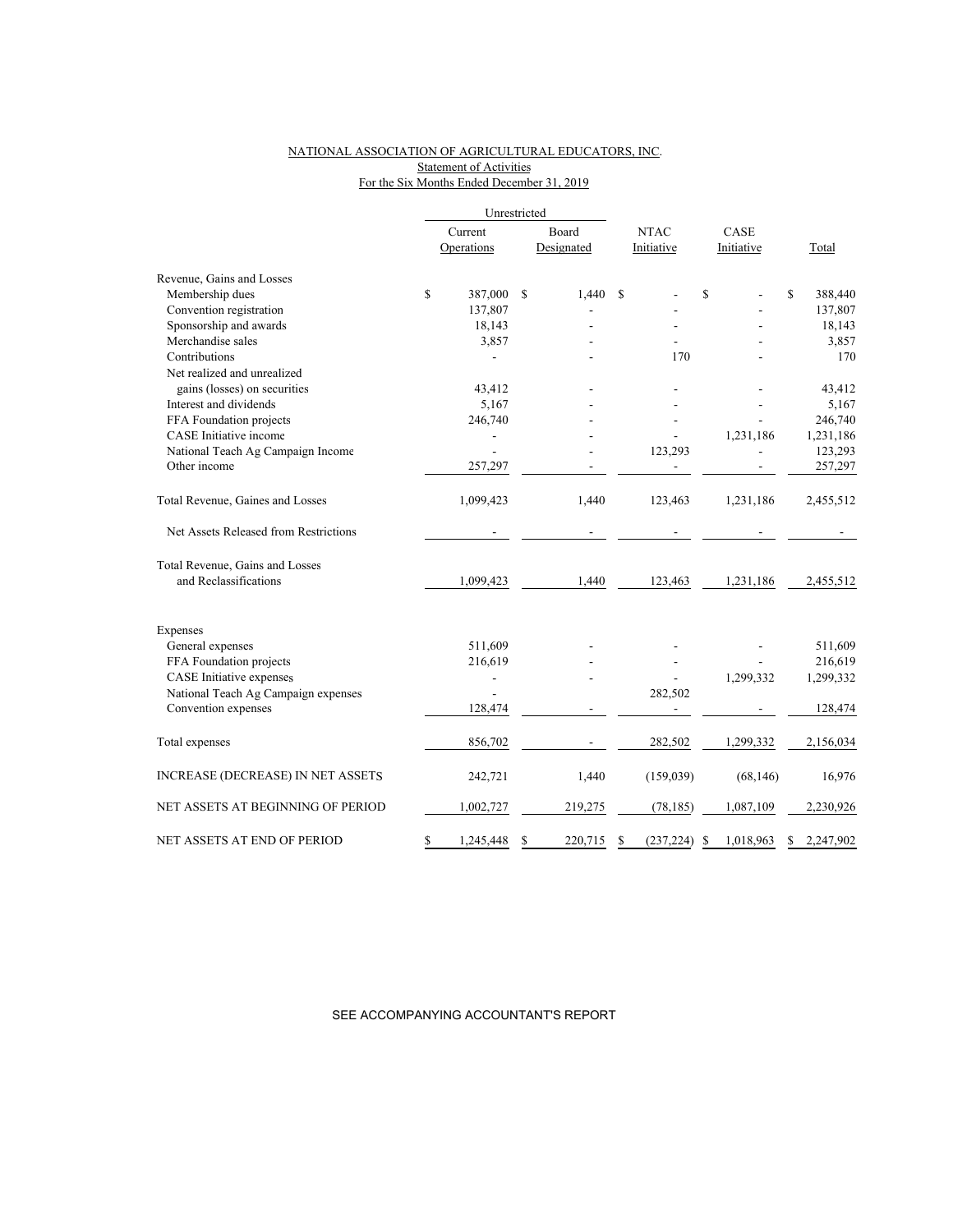## NATIONAL ASSOCIATION OF AGRICULTURAL EDUCATORS, INC. For the One and Six Months Month Ended December 31, 2019 Schedule of Actual vs. Budget

|                                                       |    | <b>MONTH</b><br><b>ACTUAL</b> |  | <b>MONTH</b><br><b>BUDGET</b> | <b>MONTH</b><br><b><i>SVARIANCE</i></b> |                          | YEAR TO DATE<br><b>ACTUAL</b> |                          |  | <b>YEAR</b><br><b>BUDGET</b> | <b>YEAR</b><br><b><i>SVARIANCE</i></b> |                          |
|-------------------------------------------------------|----|-------------------------------|--|-------------------------------|-----------------------------------------|--------------------------|-------------------------------|--------------------------|--|------------------------------|----------------------------------------|--------------------------|
| REVENUE                                               |    |                               |  |                               |                                         |                          |                               |                          |  |                              |                                        |                          |
| Member dues                                           | \$ | 50,270 \$                     |  | 35,008                        | -S                                      | 15,262 \$                |                               | 379,710 \$               |  | 420,090                      | -S                                     | (40, 380)                |
| Corporate membership dues                             |    | 750                           |  | 1,250                         |                                         | (500)                    |                               | 8,730                    |  | 15,000                       |                                        | (6,270)                  |
| Scholarships upper division                           |    | $\bar{\phantom{a}}$           |  | 625                           |                                         | (625)                    |                               | ÷,                       |  | 7,500                        |                                        | (7,500)                  |
| National Geographic Cengage scholarships              |    |                               |  | $\blacksquare$                |                                         | $\overline{\phantom{a}}$ |                               |                          |  |                              |                                        |                          |
| Foundation management fees                            |    |                               |  |                               |                                         | $\overline{\phantom{a}}$ |                               |                          |  |                              |                                        |                          |
| Interest and dividends                                |    | 18                            |  | 2,917                         |                                         | (2,899)                  |                               | 3,696                    |  | 35,000                       |                                        | (31, 304)                |
| Net realized and unrealized                           |    |                               |  |                               |                                         |                          |                               |                          |  |                              |                                        |                          |
| gains (losses) on securities                          |    | ÷,                            |  | $\blacksquare$                |                                         | $\blacksquare$           |                               | 43,412                   |  |                              |                                        | 43,412                   |
| Merchandise sales                                     |    | 148                           |  | 500                           |                                         | (352)                    |                               | 3,857                    |  | 6,000                        |                                        | (2, 143)                 |
| Investment income, Life Fund                          |    | $\blacksquare$                |  | 1,000                         |                                         | (1,000)                  |                               | 1,471                    |  | 12,000                       |                                        | (10, 529)                |
| Contributions, Legislative Fund                       |    | 170                           |  | $\sim$                        |                                         | 170                      |                               | 170                      |  |                              |                                        | 170                      |
| Miscellaneous income                                  |    | 1,000                         |  | 750                           |                                         | 250                      |                               | 1,000                    |  | 9,000                        |                                        | (8,000)                  |
| Scholarship raffle proceeds                           |    | $\blacksquare$                |  | $\blacksquare$                |                                         | $\overline{\phantom{a}}$ |                               | $\blacksquare$           |  |                              |                                        | ÷,                       |
| Student teacher scholarship revenue                   |    | $\overline{a}$                |  |                               |                                         | $\overline{a}$           |                               | $\overline{a}$           |  |                              |                                        |                          |
| Teacher crisis fund                                   |    | 3,915                         |  |                               |                                         | 3,915                    |                               | 11,711                   |  |                              |                                        | 11,711                   |
| <b>BFRDP</b> Grant                                    |    | ÷,                            |  |                               |                                         | $\blacksquare$           |                               | $\overline{\phantom{a}}$ |  |                              |                                        | ÷,                       |
| AEM business manager stipend                          |    |                               |  | 333                           |                                         | (333)                    |                               |                          |  | 4,000                        |                                        | (4,000)                  |
|                                                       |    |                               |  | $\overline{a}$                |                                         | $\overline{\phantom{a}}$ |                               |                          |  | ٠                            |                                        |                          |
| Agriculture Teacher Resource Guide                    |    |                               |  |                               |                                         |                          |                               | 24,446                   |  |                              |                                        | 24,446                   |
| National Ag Ed Summit Revenue                         |    |                               |  |                               |                                         | $\overline{\phantom{a}}$ |                               | $\overline{a}$           |  |                              |                                        |                          |
| National Teach Ag Campaign managenment fee            |    |                               |  |                               |                                         |                          |                               | ÷,                       |  | 46,000                       |                                        | (46,000)                 |
| Nat'l Agriscience Teacher Ambassadors                 |    |                               |  | 13,667                        |                                         | (13,667)                 |                               | 164,000                  |  | 164,000                      |                                        |                          |
| NPS National Ag Ed leadership dinner                  |    |                               |  | 352                           |                                         | (352)                    |                               | $\overline{\phantom{a}}$ |  | 4,225                        |                                        | (4,225)                  |
| CASE Initiative management fee                        |    |                               |  | 2,000                         |                                         | (2,000)                  |                               | ÷,                       |  | 24,000                       |                                        | (24,000)                 |
| Council MMM management fee                            |    |                               |  | 417                           |                                         | (417)                    |                               |                          |  | 5,000                        |                                        | (5,000)                  |
| FFA Foundation project - TTTK                         |    |                               |  | 5,467                         |                                         | (5, 467)                 |                               | 65,600                   |  | 65,600                       |                                        |                          |
| FFA Foundation project - OPAP                         |    | 1,373                         |  | 1,367                         |                                         | 6                        |                               | 16,400                   |  | 16,400                       |                                        | $\overline{\phantom{a}}$ |
| FFA Foundation project - OMSP                         |    | 8,200                         |  | 1,367                         |                                         | 6,833                    |                               | 16,400                   |  | 16,400                       |                                        | $\blacksquare$           |
| FFA Foundation project - OT                           |    | 820                           |  | 1,367                         |                                         | (547)                    |                               | 9,020                    |  | 16,400                       |                                        | (7,380)                  |
| FFA Foundation project - OECT                         |    |                               |  | 1,367                         |                                         | (1, 367)                 |                               | 16,400                   |  | 16,400                       |                                        |                          |
| FFA Foundation project - Lifetime Achievement         |    |                               |  | 410                           |                                         | (410)                    |                               | 13,120                   |  | 4,920                        |                                        | 8,200                    |
| FFA Foundation project - Outstanding Service Citation |    |                               |  | $\blacksquare$                |                                         | $\overline{\phantom{a}}$ |                               | $\overline{\phantom{a}}$ |  |                              |                                        | $\sim$                   |
| FFA Foundation teacher workshop                       |    |                               |  | $\overline{a}$                |                                         | $\overline{a}$           |                               | ÷,                       |  |                              |                                        |                          |
| FFA Foundation upper division scholarships            |    |                               |  | 1,667                         |                                         | (1,667)                  |                               | ÷,                       |  | 20,000                       |                                        | (20,000)                 |
| FFA Foundation Agriscience Initiative                 |    |                               |  | $\blacksquare$                |                                         | $\overline{a}$           |                               | ÷                        |  |                              |                                        |                          |
| FFA Foundation NATAA/NAII                             |    | $\overline{\phantom{a}}$      |  | $\overline{\phantom{a}}$      |                                         |                          |                               | $\blacksquare$           |  |                              |                                        |                          |
| FFA Foundation project - XLR8                         |    | 39,402                        |  | 8,333                         |                                         | 31,069                   |                               | 91,800                   |  | 100,000                      |                                        | (8,200)                  |
| FFA Foundation communities of practice                |    | 15,540                        |  | 5,600                         |                                         | 9,940                    |                               | 18,000                   |  | 67,200                       |                                        | (49,200)                 |
| FFA Foundation convention internet lounge             |    |                               |  |                               |                                         |                          |                               |                          |  |                              |                                        |                          |
| CASE Initiative net income                            |    | (222, 435)                    |  | (2)                           |                                         | (222, 433)               |                               | (68, 146)                |  | $\overline{\phantom{a}}$     |                                        | (68, 146)                |
| Convention net income                                 |    | (32, 276)                     |  | 8,161                         |                                         | (40, 437)                |                               | 83,616                   |  | 97,950                       |                                        | (14, 334)                |
| National Teach Ag Campaign net income                 |    | 46,002                        |  | 556                           |                                         | 45,446                   |                               | (159,209)                |  | 6,685                        |                                        | (165, 894)               |
| <b>TOTAL REVENUE</b>                                  |    | (87, 103)                     |  | 94,479                        |                                         | (181, 582)               |                               | 745,204                  |  | 1,179,770                    |                                        | (434, 566)               |
|                                                       |    |                               |  |                               |                                         |                          |                               |                          |  |                              |                                        |                          |
| <b>EXPENSES</b>                                       |    |                               |  |                               |                                         |                          |                               |                          |  |                              |                                        |                          |
| Salaries                                              |    | 48,383                        |  | 33,524                        |                                         | 14,859                   |                               | 229,675                  |  | 402,290                      |                                        | (172, 615)               |
| Taxes and benefits                                    |    | 8,867                         |  | 9,470                         |                                         | (603)                    |                               | 44,186                   |  | 113,645                      |                                        | (69, 459)                |
| Computer service                                      |    | 2,825                         |  | 1,667                         |                                         | 1,158                    |                               | 9,242                    |  | 20,000                       |                                        | (10, 758)                |
| Telephone                                             |    | 372                           |  | 500                           |                                         | (128)                    |                               | 2,097                    |  | 6,000                        |                                        | (3,903)                  |
| Accounting                                            |    | 8,805                         |  | 1,429                         |                                         | 7,376                    |                               | 12,305                   |  | 17,150                       |                                        | (4, 845)                 |
| Depreciation                                          |    | 365                           |  | 333                           |                                         | 32                       |                               | 2,070                    |  | 4,000                        |                                        | (1,930)                  |
| Rent                                                  |    | 407                           |  | 838                           |                                         | (431)                    |                               | 5,432                    |  | 10,050                       |                                        | (4,618)                  |
| Insurance                                             |    | 104                           |  | 1,000                         |                                         | (896)                    |                               | 5,537                    |  | 12,000                       |                                        | (6, 463)                 |
| Legal                                                 |    | 2,823                         |  | 83                            |                                         | 2,740                    |                               | 4,386                    |  | 1,000                        |                                        | 3,386                    |
| Office Supplies                                       |    | 355                           |  | 1,083                         |                                         | (728)                    |                               | 6,484                    |  | 13,000                       |                                        | (6,516)                  |
| Bank charges and investment fees                      |    | $\equiv$                      |  | 8                             |                                         | (8)                      |                               | 2,629                    |  | 100                          |                                        | 2,529                    |
| Printing, general                                     |    | 155                           |  | 250                           |                                         | (95)                     |                               | 2,175                    |  | 3,000                        |                                        | (825)                    |
| Staff training                                        |    | $\blacksquare$                |  | 83                            |                                         | (83)                     |                               | $\overline{\phantom{a}}$ |  | 1,000                        |                                        | (1,000)                  |
| Taxes and licenses                                    |    | $\overline{\phantom{a}}$      |  | $\overline{4}$                |                                         | (4)                      |                               | $\overline{\phantom{a}}$ |  | 50                           |                                        | (50)                     |

(Continued)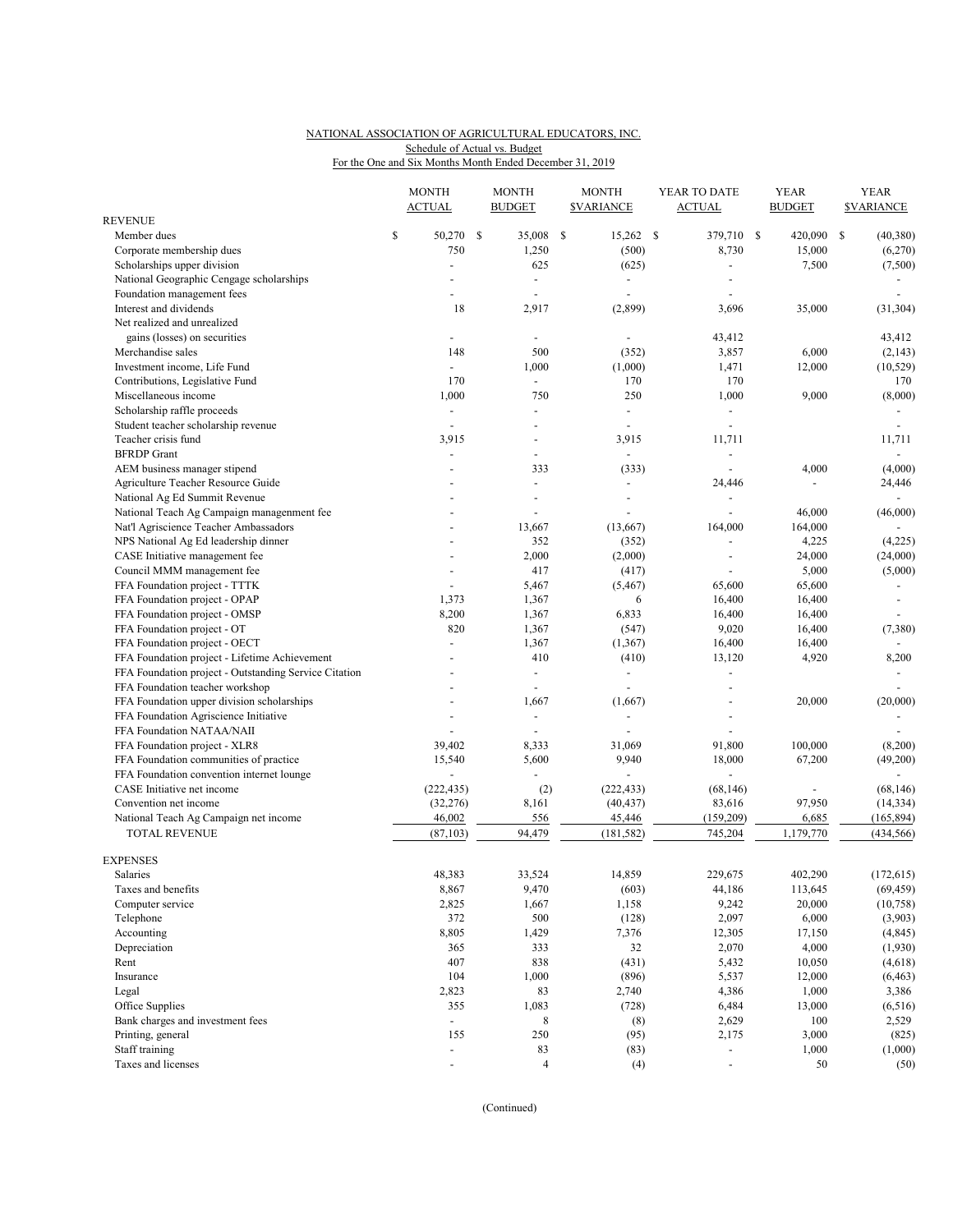## NATIONAL ASSOCIATION OF AGRICULTURAL EDUCATORS, INC. For the One and Six Months Month Ended December 31, 2019 Schedule of Actual vs. Budget

|  |  |  |  | TOI THE OILE AND SIX MONTHS MONTH ENGED DECEMBER 31, 201 |  |
|--|--|--|--|----------------------------------------------------------|--|
|  |  |  |  |                                                          |  |

|                                                       | <b>MONTH</b>             | <b>MONTH</b>   | <b>MONTH</b>            | YEAR TO DATE   | <b>YEAR</b>    | <b>YEAR</b>             |
|-------------------------------------------------------|--------------------------|----------------|-------------------------|----------------|----------------|-------------------------|
|                                                       | <b>ACTUAL</b>            | <b>BUDGET</b>  | <b><i>SVARIANCE</i></b> | <b>ACTUAL</b>  | <b>BUDGET</b>  | <b><i>SVARIANCE</i></b> |
| Membership and contributions                          |                          | 1,667          | (1,667)                 | 4,508          | 20,000         | (15, 492)               |
| Travel, staff                                         | 1,817                    | 2,833          | (1,016)                 | 18,861         | 34,000         | (15, 139)               |
| Promotion and marketing                               | 724                      | 1,250          | (526)                   | 21,619         | 15,000         | 6,619                   |
| Merchandise and diaries                               | 585                      | 417            | 168                     | 5,448          | 5,000          | 448                     |
| Photocopying                                          |                          | 8              | (8)                     |                | 100            | (100)                   |
| Postage, general                                      | 947                      | 667            | 280                     | 6,635          | 8,000          | (1,365)                 |
| Professional liability insurance                      |                          | 3,397          | (3, 397)                | 42,330         | 40,760         | 1,570                   |
| Public relations                                      |                          | 83             | (83)                    | $\blacksquare$ | 1,000          | (1,000)                 |
| Delmar scholarships                                   |                          | 625            | (625)                   | 3,000          | 7,500          | (4,500)                 |
| Scholarships upper division                           |                          | $\overline{a}$ |                         | 1,496          | 20,000         | (18, 504)               |
| National Geographic Cengage scholarships              |                          | $\overline{a}$ | $\overline{a}$          |                | $\blacksquare$ | $\overline{a}$          |
| Travel, regional secretaries                          | 1,583                    | 1,500          | 83                      | 7,180          | 18,000         | (10, 820)               |
| Travel, board of directors                            | 1,971                    | 3,250          | (1,279)                 | 24,901         | 39,000         | (14,099)                |
| FFA Foundation project - TTTK                         | 1,778                    | 3,333          | (1, 555)                | 42,185         | 40,000         | 2,185                   |
| FFA Foundation project - OPAP                         | $\overline{a}$           | 750            | (750)                   | 4,734          | 9,000          | (4,266)                 |
| FFA Foundation project - OMSP                         | $\overline{\phantom{a}}$ | 750            | (750)                   | 9,693          | 9,000          | 693                     |
| FFA Foundation project - OT                           |                          | 750            | (750)                   | 5,409          | 9,000          | (3, 591)                |
| FFA Foundation project - OECT                         | 1,250                    | 750            | 500                     | 9,758          | 9,000          | 758                     |
| FFA Foundation project - Lifetime achievement         | $\overline{a}$           | 208            | (208)                   | 3,015          | 2,500          | 515                     |
| FFA Foundation project - Outstanding service citation |                          | $\overline{a}$ |                         | 1,340          |                | 1,340                   |
| FFA Foundation teacher workshop                       |                          | ÷              |                         |                |                | $\mathcal{L}$           |
| FFA Foundation Regional Grants                        |                          |                |                         |                |                |                         |
| FFA Foundation Agrisciense Initiative                 |                          | $\overline{a}$ | $\overline{a}$          |                |                |                         |
| FFA Foundation XLR8                                   | 5,145                    | 5,000          | 145                     | 33,348         | 60,000         | (26, 652)               |
| FFA Foundation convention internet lounge             | $\overline{a}$           | $\overline{a}$ | $\overline{a}$          | $\overline{a}$ |                |                         |
| NPS Ag Ed Leadership dinner                           |                          | 352            | (352)                   | ÷,             | 4,225          | (4,225)                 |
| <b>TTTK</b>                                           |                          | $\overline{a}$ |                         |                |                |                         |
| <b>NATAA</b>                                          | 5,514                    | 10,833         | (5,319)                 | 88,312         | 130,000        | (41, 688)               |
| Regional grants                                       |                          |                |                         |                |                |                         |
| NPS expense                                           |                          | 417            | (417)                   |                | 5,000          | (5,000)                 |
| Webinar expense                                       |                          | 42             | (42)                    | 494            | 500            | (6)                     |
| Teacher crisis fund                                   |                          |                |                         | 3,500          |                | 3,500                   |
| Communities of practice expense                       |                          | 3,409          | (3,409)                 | $\sim$         | 40,910         | (40, 910)               |
| Substitute teacher hire behinds                       |                          | 42             | (42)                    | ÷.             | 500            | (500)                   |
| Website                                               | 3,008                    | 1,500          | 1,508                   | 13,372         | 18,000         | (4,628)                 |
| NATAA stipends                                        | 5,875                    | $\overline{a}$ | 5,875                   | 18,825         |                | 18,825                  |
| TTTK stipends                                         | 1,000                    | ÷,             | 1,000                   | 1,000          |                | 1,000                   |
| XLR8 stipends                                         | 1,125                    |                | 1,125                   | 2,250          |                | 2,250                   |
| <b>BFRDP</b> expense                                  | $\sim$                   | ÷,             | $\blacksquare$          | $\overline{a}$ |                | $\blacksquare$          |
| <b>BFPD</b> contract labor                            |                          |                | $\overline{a}$          |                |                |                         |
| Contract labor                                        |                          | ÷,             | $\overline{a}$          | 1,367          |                | 1,367                   |
| Credit card expense                                   | 1,008                    | 333            | 675                     | 5,762          | 4,000          | 1,762                   |
| Storage                                               | 2,853                    | $\overline{a}$ | 2,853                   | 3,016          |                | 3,016                   |
| Professional development                              |                          |                | ÷.                      |                |                | $\overline{a}$          |
| National Ag Ed Summit Expense                         | $\overline{a}$           |                | $\overline{a}$          | ÷,             |                | $\sim$                  |
| Ag ed opportuinty fund                                |                          |                |                         |                |                |                         |
| Ag ed resource guide expense                          |                          |                |                         | 18,652         |                | 18,652                  |
| Miscellaneous                                         |                          |                |                         |                |                | $\blacksquare$          |
| <b>TOTAL EXPENSES</b>                                 | 109,644                  | 94,438         | 15,206                  | 728,228        | 1,153,280      | (425, 052)              |
| NET INCOME (LOSS)                                     | (196, 747)<br>\$         | 41<br>-S       | \$<br>(196, 788)        | \$<br>16,976   | 26,490<br>S    | (9, 514)<br>-S          |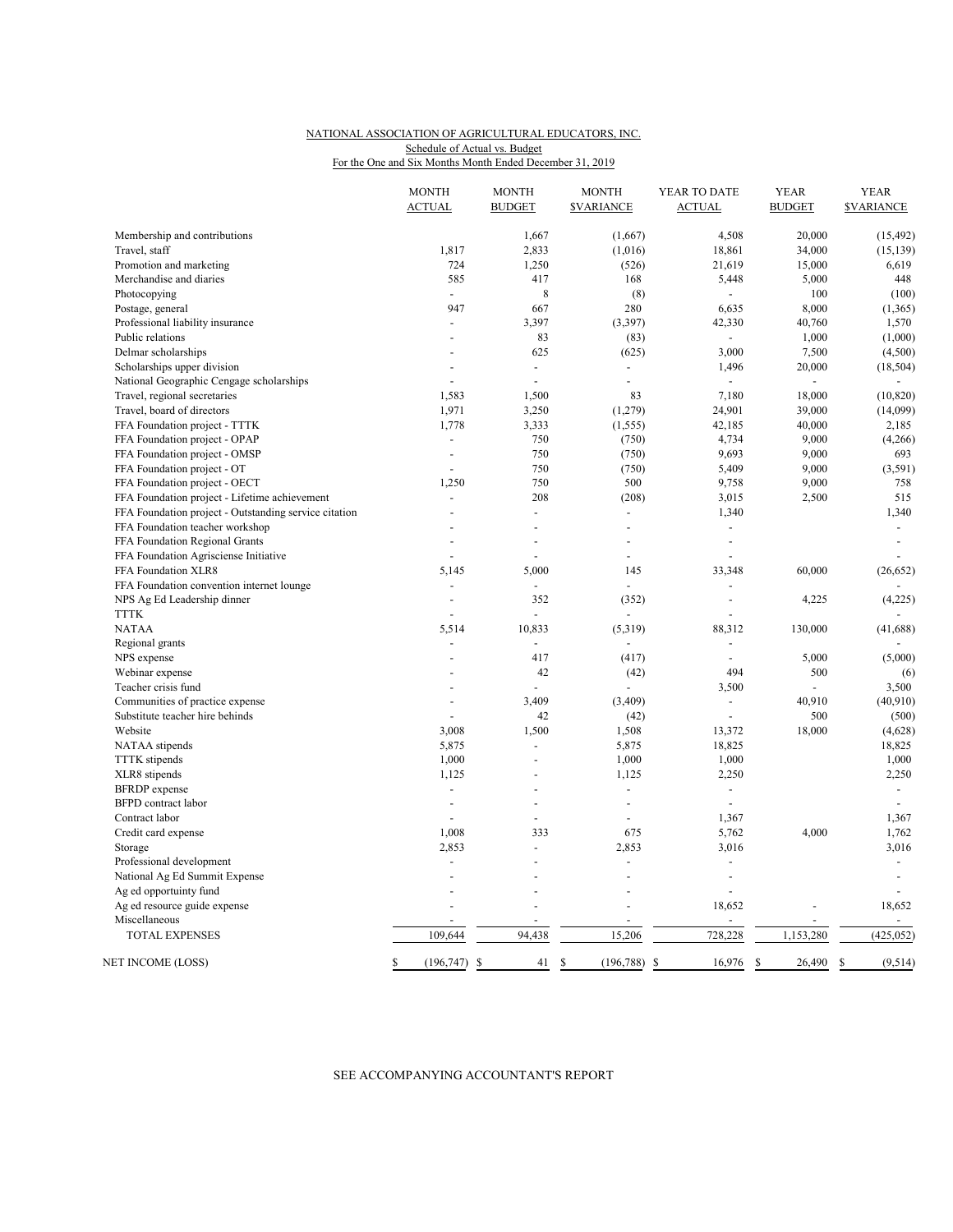## NATIONAL ASSOCIATION OF AGRICULTURAL EDUCATORS, INC. Schedule of Convention Revenue and Expenses For the One and Six Months Month Ended December 31, 2019

|                                           | <b>MONTH</b><br><b>ACTUAL</b> |  | <b>MONTH</b><br><b>BUDGET</b> |    | <b>MONTH</b><br><b>SVARIANCE</b> |   | YEAR TO DATE<br><b>ACTUAL</b> |    | <b>YEAR</b><br><b>BUDGET</b> |    | <b>YEAR</b><br><b><i>SVARIANCE</i></b> |
|-------------------------------------------|-------------------------------|--|-------------------------------|----|----------------------------------|---|-------------------------------|----|------------------------------|----|----------------------------------------|
| <b>REVENUE</b>                            |                               |  |                               |    |                                  |   |                               |    |                              |    |                                        |
| Convention, registration                  | \$                            |  | S.<br>12,083                  | S  | $(12,083)$ \$                    |   | 137,807                       | -S | 145,000                      | -S | (7, 193)                               |
| Convention, trade show                    |                               |  |                               |    |                                  |   | 1,200                         |    |                              |    | 1,200                                  |
| Convention, sponsorships - FFA Foundation |                               |  | 5,833                         |    | (5,833)                          |   | 54,940                        |    | 70,000                       |    | (15,060)                               |
| Convention, partners reception            |                               |  | 250                           |    |                                  |   |                               |    | 3,000                        |    |                                        |
| Convention, host state social             |                               |  |                               |    |                                  |   |                               |    |                              |    |                                        |
| Convention, sponsorships                  |                               |  | 2,083                         |    | (2,083)                          |   | 18,143                        |    | 25,000                       |    | (6, 857)                               |
| <b>TOTAL REVENUE</b>                      |                               |  | 20,249                        |    | (19,999)                         |   | 212,090                       |    | 243,000                      |    | (27,910)                               |
| <b>EXPENSES</b>                           |                               |  |                               |    |                                  |   |                               |    |                              |    |                                        |
| Convention, plaques and trophies          | 250                           |  | 167                           |    | 83                               |   | 1.607                         |    | 2,000                        |    | (393)                                  |
| Convention, printing                      | 119                           |  |                               |    | 119                              |   | 4,126                         |    |                              |    | 4,126                                  |
| Convention, awards                        | 395                           |  | 750                           |    | (355)                            |   | 5,670                         |    | 9,000                        |    | (3,330)                                |
| Convention, miscellaneous                 |                               |  |                               |    | ٠                                |   | 24                            |    |                              |    | 24                                     |
| Convention, meal functions                |                               |  | 125                           |    | (125)                            |   |                               |    | 1,500                        |    | (1,500)                                |
| Convention, promotion and marketing       | 335                           |  | 417                           |    | (82)                             |   | 6.430                         |    | 5.000                        |    | 1,430                                  |
| Convention, postage and shipping          | 1,513                         |  | 333                           |    | 1,180                            |   | 4,574                         |    | 4,000                        |    | 574                                    |
| Convention, equipment rental              |                               |  | 2,000                         |    | (2,000)                          |   |                               |    | 24,000                       |    | (24,000)                               |
| Convention, host state social             |                               |  |                               |    |                                  |   |                               |    |                              |    |                                        |
| Convention, committee expense             | 670                           |  | 379                           |    | 291                              |   | 2,345                         |    | 4,550                        |    | (2,205)                                |
| Convention, sponsorships - FFA Foundation | 18,746                        |  | 5,000                         |    | 13,746                           |   | 70,562                        |    | 60,000                       |    | 10,562                                 |
| Convention, travel/board of directors     | 5,009                         |  | 1,917                         |    | 3,092                            |   | 13,893                        |    | 23,000                       |    | (9,107)                                |
| Convention, staff travel                  | 5,239                         |  | 1,000                         |    | 4,239                            |   | 19,243                        |    | 12,000                       |    | 7,243                                  |
| <b>TOTAL EXPENSES</b>                     | 32,276                        |  | 12,088                        |    | 20,188                           |   | 128,474                       |    | 145,050                      |    | (16, 576)                              |
| <b>NET INCOME (LOSS)</b>                  | (32, 276)<br>S                |  | 8.161<br>£.                   | -S | (40, 187)                        | S | 83,616                        | S  | 97,950                       |    | (11, 334)                              |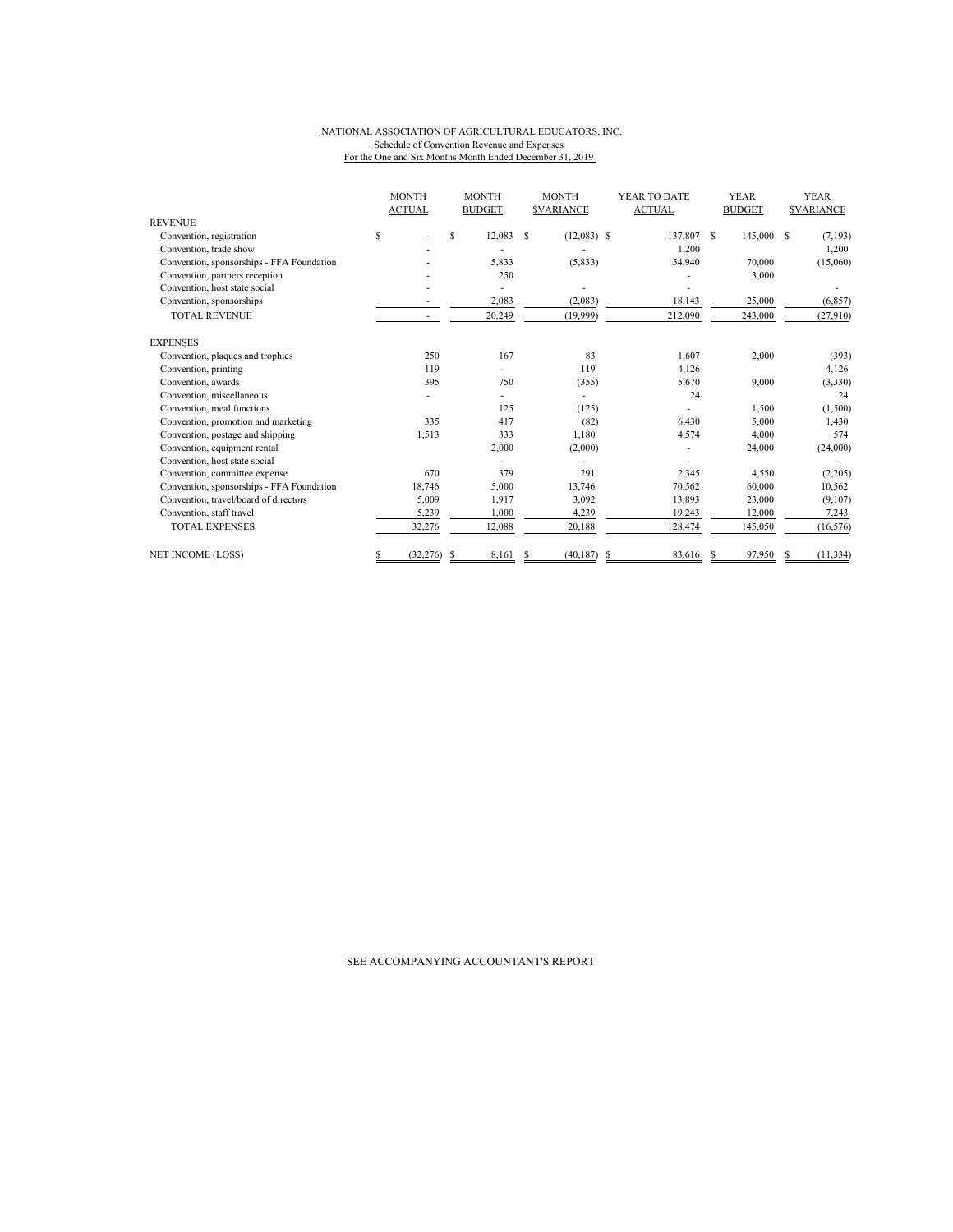### NATIONAL ASSOCIATION OF AGRICULTURAL EDUCATORS, INC Schedule of CASE Initiative Revenue and Expenses For the One and Six Months Month Ended December 31, 2019

| <b>REVENUE</b>              | <b>MONTH</b><br><b>ACTUAL</b> | <b>MONTH</b><br><b>BUDGET</b> | <b>MONTH</b><br><b><i>SVARIANCE</i></b> | YEAR TO DATE<br><b>ACTUAL</b> | <b>YEAR</b><br><b>BUDGET</b> | <b>YEAR</b><br><b><i>SVARIANCE</i></b> |
|-----------------------------|-------------------------------|-------------------------------|-----------------------------------------|-------------------------------|------------------------------|----------------------------------------|
| CI fee revenue              | \$<br>2,500                   | 30,000                        | \$<br>$(27,500)$ \$                     | 244,763                       | -S<br>360,000                | \$<br>(115, 237)                       |
| Brief CASE CI fee revenue   | 250                           | 833                           | (583)                                   | 20,298                        | 10,000                       | 10,298                                 |
| Brief CASE service fee      | 1,039                         | 625                           | 414                                     | 10,039                        | 7,500                        | 2,539                                  |
| LT service fee              | 4,200                         | 21,000                        | (16, 800)                               | 109,200                       | 252,000                      | (142, 800)                             |
| <b>USDA NIFA PD-STEP 18</b> | ×.                            | 5,167                         | (5,167)                                 | $\overline{\phantom{a}}$      | 62,000                       | (62,000)                               |
| Vernier revenue             | 61,224                        | 53,333                        | 7,891                                   | 569,979                       | 640,000                      | (70, 021)                              |
| NewByte revenue             | 400                           | 375                           | 25                                      | 2,551                         | 4,500                        | (1,949)                                |
| Vendor - Bio-Rad            | ÷                             | 417                           | (417)                                   | 3,872                         | 5,000                        | (1,128)                                |
| TAA revenue                 | 10,000                        | ÷,                            | 10,000                                  | 10,000                        | ÷,                           | 10,000                                 |
| APT revenue                 |                               | Ĭ.                            | ä,                                      | 3,696                         |                              | 3,696                                  |
| <b>MSA</b> Revenue          | ٠                             | ٠                             | ٠                                       | 2,500                         |                              | 2,500                                  |
| ABF                         |                               |                               |                                         |                               |                              |                                        |
| <b>ARD CI Revenue</b>       | ÷.                            | ä,<br>$\overline{a}$          | ÷.                                      | ÷,<br>500                     |                              | $\overline{\phantom{a}}$<br>500        |
| Capstone Revenue            |                               | ÷.                            |                                         |                               |                              |                                        |
|                             |                               |                               |                                         |                               |                              |                                        |
| Cengage revenue             |                               | 2,083                         | (2,083)                                 | 49,294                        | 25,000                       | 24,294                                 |
| Ward's kits                 | ٠                             | $\blacksquare$                |                                         | 2,816                         |                              | 2,816                                  |
| Ward's revenue              |                               | 1,167                         | (1,167)                                 | ä,                            | 14,000                       | (14,000)                               |
| FSS revenue                 |                               | $\overline{\phantom{a}}$      |                                         | ÷,                            |                              |                                        |
| New projects                |                               | 8,590                         | (8,590)                                 | ÷,                            | 103,082                      | (103, 082)                             |
| CI scholarships/grants      |                               | 37,875                        | (37, 875)                               | 190,000                       | 454,500                      | (264, 500)                             |
| MidSch                      | ٠                             | ä,                            | ٠                                       |                               |                              |                                        |
| Sustain revenue             | ä,                            | ä,                            | L,                                      | ä,                            |                              | ä,                                     |
| G.W. Pubs revenue           | ä,                            | ÷,                            | ä,                                      | ä,                            |                              |                                        |
| Online                      | 264                           | J.                            | 264                                     | 10,925                        |                              | 10,925                                 |
| Merchandise                 | ÷,                            | 3,000                         | (3,000)                                 | 153                           | 36,000                       | (35, 847)                              |
| Course downloads            | ٠                             | $\mathcal{L}_{\mathcal{A}}$   | ÷.                                      | 600                           | $\overline{\phantom{a}}$     | 600                                    |
| <b>TOTAL REVENUE</b>        | 79,877                        | 164,465                       | (84, 588)                               | 1,231,186                     | 1,973,582                    | (742, 396)                             |
|                             |                               |                               |                                         |                               |                              |                                        |
| <b>EXPENSES</b>             |                               |                               |                                         |                               |                              |                                        |
| Travel                      | 2,090                         | 3,875                         | (1,785)                                 | 15,231                        | 46,500                       | (31,269)                               |
| Travel - staff              | 6,069                         | 2,542                         | 3,527                                   | 39,406                        | 30,500                       | 8,906                                  |
| Salary                      | 6,164                         | 7,077                         | (913)                                   | 36,982                        | 84,922                       | (47,940)                               |
| Taxes and benefits          | 306                           | 2,025                         | (1,719)                                 | 1,919                         | 24,295                       | (22, 376)                              |
| Contract labor              | 30,296                        | 28,021                        | 2,275                                   | 170,400                       | 336,250                      | (165, 850)                             |
| Supplies                    | ÷.                            | 479                           | (479)                                   | 92                            | 5,750                        | (5,658)                                |
| Promotion                   | 403                           | 808                           | (405)                                   | 3,686                         | 9,700                        | (6,014)                                |
| Printing                    |                               | 458                           | (458)                                   | 506                           | 5,500                        | (4,994)                                |
| Postage                     | 22                            | 121                           | (99)                                    | 169                           | 1,450                        | (1,281)                                |
| Technology                  | 2,325                         | 458                           | 1,867                                   | 15,982                        | 5,500                        | 10,482                                 |
| Management fee              |                               | 2,000                         | (2,000)                                 | ÷,                            | 24,000                       | (24,000)                               |
| Vernier                     | 74,093                        | 46,400                        | 27,693                                  | 516,615                       | 556,800                      | (40, 185)                              |
| NewByte                     | 534                           | 214                           | 320                                     | 1,806                         | 2,565                        | (759)                                  |
| Bio-Rad                     |                               | ÷,                            | ä,                                      | ä,                            |                              |                                        |
| Legal and profesional       |                               | 183                           | (183)                                   | ÷,                            | 2,200                        | (2,200)                                |
| Lead teacher orientation    |                               | 5,513                         | (5,513)                                 |                               | 66,150                       | (66, 150)                              |
| Lead teacher stipends       |                               | 17,500                        | (17,500)                                | 93,625                        | 210,000                      | (116, 375)                             |
| Field test                  |                               | $\overline{a}$                |                                         |                               |                              |                                        |
| Institute expense           | 180,000                       | $\overline{\phantom{a}}$      | 180,000                                 | 180,800                       |                              | 180,800                                |
| <b>USDA NIFA PD-STEP 18</b> |                               | 5,167                         | (5,167)                                 |                               | 62,000                       | (62,000)                               |
| <b>NRES</b>                 |                               | ÷,                            | $\overline{\phantom{a}}$                | ÷,                            |                              | $\overline{\phantom{a}}$               |
| FSS                         |                               |                               |                                         |                               |                              |                                        |
| APT                         |                               |                               |                                         | 3,208                         |                              | 3,208                                  |
| ARD                         |                               |                               |                                         | ÷,                            |                              |                                        |
| ESI                         |                               |                               |                                         |                               |                              |                                        |
|                             |                               |                               |                                         |                               |                              |                                        |
| MSA                         |                               |                               |                                         | 2,427                         |                              | 2,427                                  |
| ABF                         |                               |                               |                                         | ä,                            |                              | $\overline{\phantom{a}}$               |
| <b>ARDCI</b>                |                               |                               |                                         | 110                           |                              | 110                                    |
| G.W. Publisher              |                               |                               |                                         | ä,                            |                              | $\overline{\phantom{a}}$               |
| Sustain expense             |                               |                               |                                         | ٠                             |                              | ä,                                     |
| Online expense              |                               | 1,667                         | (1,667)                                 |                               | 20,000                       | (20,000)                               |
| Cengage                     |                               | 1,792                         | (1,792)                                 | 44,811                        | 21,500                       | 23,311                                 |
| BriefCASE LT stipends       |                               | 292                           | (292)                                   | 3,500                         | 3,500                        |                                        |
| CI scholarship              |                               | 37,875                        | (37, 875)                               | 168,000                       | 454,500                      | (286, 500)                             |
| CI Mentor contract labor    |                               |                               |                                         | ÷,                            |                              |                                        |
| CI mentor                   |                               |                               | L,                                      | ä,                            |                              |                                        |
| Depreciation                | 10                            | ÷,                            | 10                                      | 57                            |                              | 57                                     |
| <b>TOTAL EXPENSES</b>       | 302,312                       | 164,467                       | 137,845                                 | 1,299,332                     | 1,973,582                    | (674, 250)                             |
|                             |                               |                               |                                         |                               |                              |                                        |
| NET INCOME (LOSS)           | (222, 435)<br>S               | (2)<br>S                      | (222, 433)<br>\$                        | (68, 146)<br>S                | \$                           | (68, 146)<br>\$                        |